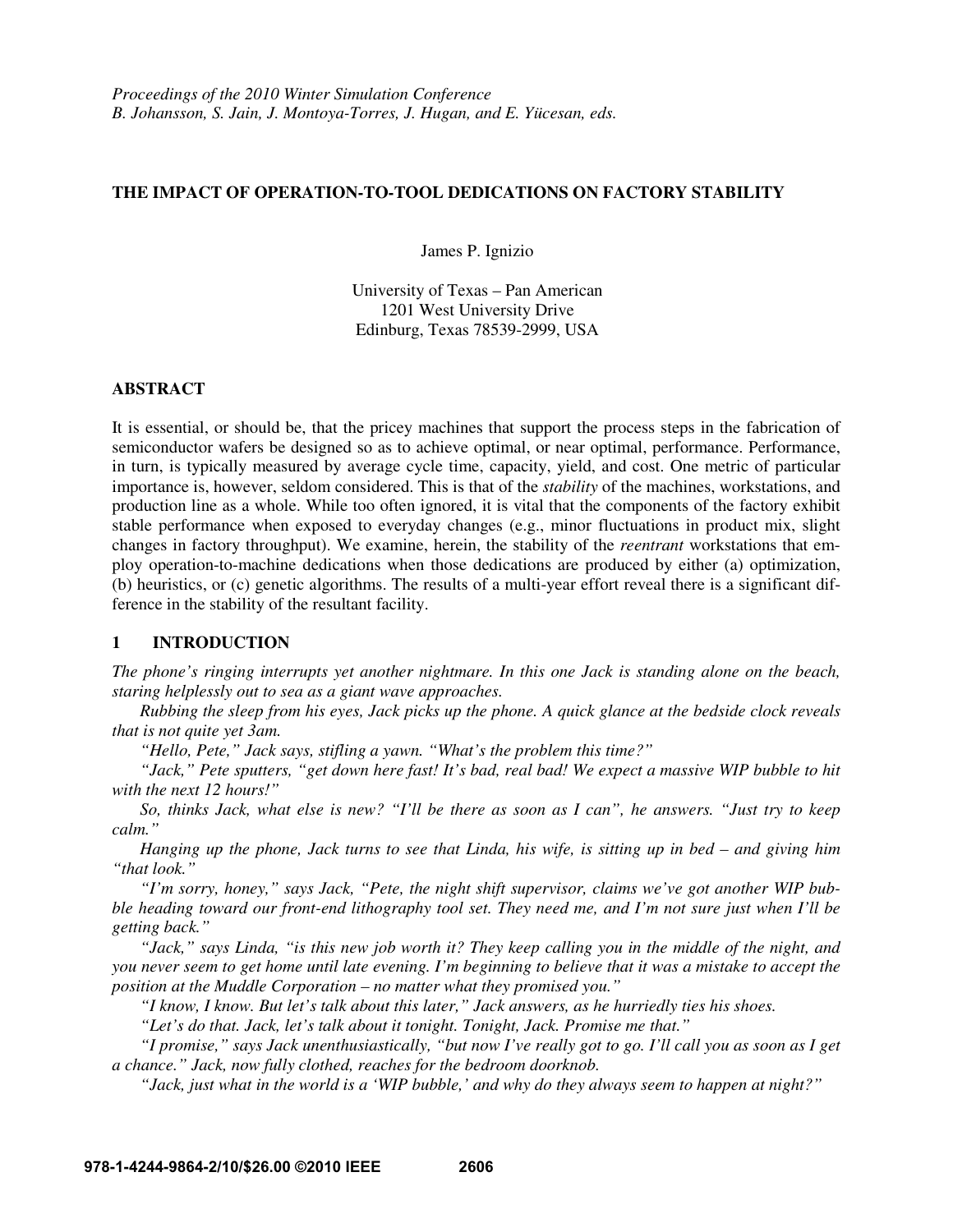#### **\*\*\*\*\***

 The characters in the vignette presented above are purely fictional, as is the thoroughly muddled, Muddle Corporation (for more about the trials and tribulations of the beleaguered employees of the Muddle Corporation, see Ignizio, 2009a). The story itself may, however, sound frightfully real to anyone who has ever worked at most any semiconductor manufacturing firm. WIP bubbles, in the form of a much higher than anticipated level of wafers approaching a given tool set (i.e., workstation), seem an all too common an experience. The same may be said for a host of other unwelcome and unexpected events that occur … uncommonly often.

There are a multitude of reasons for performance problems in semiconductor fabs but, based on the author's experience (in the roles of both an employee in, and consultant to the semiconductor industry), one primary cause is that of the operation-to-machine (a.k.a., process step-to-tool) allocation scheme employed. This is particularly problematic with respect to the operation-to-machine allocations (a.k.a., qualifications, or dedications) of the highly reentrant lithography and implant workstations (Ignizio, 2009a and 2009b).

More specifically, the determination of just which machines in a given workstation should be qualified for the support of a specific subset of operations serves to determine the effective capacity, per process step, of the workstation. The determination of these allocations (a.k.a., dedications, qualifications) is a delicate balancing act that, if not done properly, will result in long queues and the increased likelihood of WIP bubbles. The problem itself may be represented as a combinatorial optimization model of massive complexity (Ignizio and Cavalier, 1994).

For example, given *M* machines and *O* operations, the total number of all possible operation-tomachine allocation schemes is given as:

Number of Schemes = 
$$
2^{M^*O}
$$
 (1)

Thus, in a factory consisting of, say, 16 photolithography machines within a given "litho" workstation, as intended for the support of 12 operations (e.g., "layers"), the number of operation-to-machine qualification schemes would be:

- **Number of Boolean (0/1) Variables (i.e.,**  $M^*O$ **) = 12 \*16 = 192**
- Number of Photolithography Layer Qualification Schemes =  $2^{192}$

or roughly 6.28e+57 different schemes!

Consequently, even if we employed the world's fastest computer (e.g., one running on the order of 35,600 gigaflops; i.e., 35,600 billion floating point operations per second), and even if that supercomputer could evaluate each allocation scheme via just a single floating point operation (in reality, of course, it would take far more operations), it would still take more than  $5.6 \times 10^{36}$  years to evaluate all possible allocations. Clearly, the determination of machine-to-operation qualification schemes is hardly a trivial problem.

The number of constraints that must be employed to fully describe the problem further increases its complexity. For example, any allocation schemes that do not provide support for all operations must be immediately ruled out. Or there may be operation-to-operation constraints. For example, operation *X* and operation *Y* may have to always be performed on the same machine (e.g., 'lot to lens' dedication in photolithography) or perhaps operations *A* and *B* should *never* be performed on the same machine (e.g., due to incompatibilities in the photoresist materials used). Furthermore, due to the restrictions of the plumbing system in a lithography machine, there will be a practical limit to the total number of operations that any single machine may support. Finally, for purposes of redundancy it is common to make sure that each operation be supported by more than one machine.

Despite the combinatorial complexity of the problem it may be formulated and then solved by means of commercial optimization software (e.g., CPLEX) where the objective is to maximize workstation capacity. The specific form of the mathematical model is provided in the Appendix (Ignizio, 2009a and b). An example of a solution to the problem is depicted in Figure 1.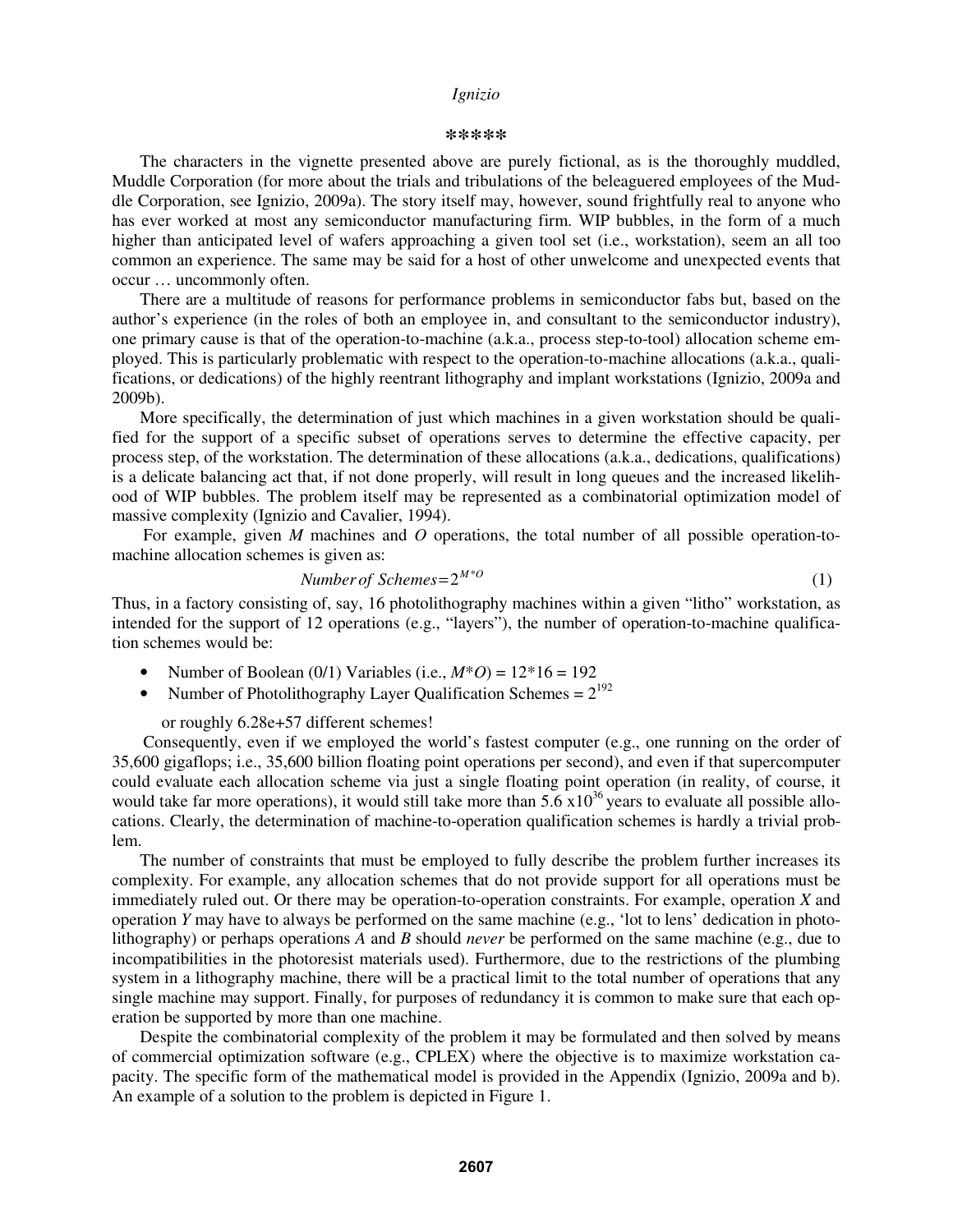|    | B                  | С          | D                             | Е          | F          | G                  | н                  |            | J                 | Κ          |            | М          | N          | Ο                        |
|----|--------------------|------------|-------------------------------|------------|------------|--------------------|--------------------|------------|-------------------|------------|------------|------------|------------|--------------------------|
| 57 |                    | ᠇<br>Layer | $\mathbf{\tilde{z}}$<br>Layer | S<br>Layer | 4<br>Layer | <b>SC</b><br>Layer | $\bullet$<br>-ayer | N<br>-ayer | $\infty$<br>Layer | ၜ<br>Layer | ş<br>-ayer | ₣<br>Layer | 엳<br>Layer | <b>Quals per</b><br>Tool |
| 58 | Tool 1             | $\bf{0}$   | 1                             | $\bf{0}$   | $\bf{0}$   | $\bf{0}$           | $\bf{0}$           | $\bf{0}$   | 1                 | $\bf{0}$   | $\bf{0}$   | $\bf{0}$   | 1          | 3                        |
| 59 | Tool 2             | $\bf{0}$   | $\bf{0}$                      | $\bf{0}$   | 1          | $\bf{0}$           | $\bf{0}$           | $\bf{0}$   | $\bf{0}$          | $\bf{0}$   | $\bf{0}$   | 1          | 1          | 3                        |
| 60 | Tool 3             | $\bf{0}$   | 1                             | 1          | 1          | $\bf{0}$           | 1                  | $\bf{0}$   | $\bf{0}$          | $\bf{0}$   | 1          | $\bf{0}$   | $\bf{0}$   | 5                        |
| 61 | Tool 4             | $\bf{0}$   | 1                             | $\bf{0}$   | $\bf{0}$   | $\bf{0}$           | $\bf{0}$           | $\bf{0}$   | 1                 | $\bf{0}$   | 1          | $\bf{0}$   | $\bf{0}$   | 3                        |
| 62 | Tool 5             | $\bf{0}$   | $\bf{0}$                      | 1          | $\bf{0}$   | $\bf{0}$           | 1                  | $\bf{0}$   | 1                 | $\bf{0}$   | $\bf{0}$   | $\bf{0}$   | 1          | 4                        |
| 63 | Tool 6             | 1          | 1                             | $\bf{0}$   | 1          | $\bf{0}$           | 1                  | $\bf{0}$   | $\bf{0}$          | $\bf{0}$   | $\bf{0}$   | $\bf{0}$   | $\bf{0}$   | 4                        |
| 64 | Tool 7             | $\bf{0}$   | $\bf{0}$                      | 1          | $\bf{0}$   | $\bf{0}$           | $\bf{0}$           | $\bf{0}$   | $\bf{0}$          | 1          | $\bf{0}$   | 1          | $\bf{0}$   | 3                        |
| 65 | Tool 8             | 1          | $\bf{0}$                      | $\bf{0}$   | $\bf{0}$   | 1                  | $\bf{0}$           | 1          | $\bf{0}$          | $\bf{0}$   | $\bf{0}$   | $\bf{0}$   | $\bf{0}$   | 3                        |
| 66 | Tool 9             | $\bf{0}$   | 1                             | $\bf{0}$   | $\bf{0}$   | 1                  | $\bf{0}$           | 1          | 1                 | $\bf{0}$   | $\bf{0}$   | $\bf{0}$   | $\bf{0}$   | 4                        |
| 67 | Tool 10            | $\bf{0}$   | $\bf{0}$                      | 1          | $\bf{0}$   | $\bf{0}$           | $\bf{0}$           | 1          | $\bf{0}$          | 1          | $\bf{0}$   | 1          | $\bf{0}$   | 4                        |
| 68 | Tool 11            | 1          | $\bf{0}$                      | 1          | $\bf{0}$   | 1                  | $\bf{0}$           | $\bf{0}$   | $\bf{0}$          | $\bf{0}$   | $\bf{0}$   | $\bf{0}$   | $\bf{0}$   | 3                        |
| 69 | Tool 12            | $\bf{0}$   | $\bf{0}$                      | 1          | $\bf{0}$   | $\bf{0}$           | 0                  | 1          | $\bf{0}$          | 1          | 1          | 1          | $\bf{0}$   | 5                        |
| 70 | Tools per<br>Layer | 3          | 5                             | 6          | 3          | 3                  | 3                  | 4          | 4                 | 3          | 3          | 4          | 3          | 44                       |

Figure 1: An Illustration of Operation-to-Machine Dedication Solution

In figure 1 the operation-to-machine (i.e., layer-to-tool) dedications for a 12 machine workstation that must support 12 operations (i.e., "layers") is given. The intersection of a row labeled "tool" and a column labeled "layer" is either a zero or a one. A "zero" indicates the associated tool is not qualified for the associated layer whereas a "one" states that the layer may be processed on that tool. Also depicted, for purposes of information, are the number of tools that support each layer (e.g., five tools support layer 2) and the number of qualifications associated with each tool (e.g., tool 1 is qualified to support three different layers). The solution (i.e., the 0-1 assignments for this situation) was determined by means of solving the corresponding optimization model.

### **2 SOLUTION STABILITY**

Based on this author's experience, as well as discussions with personnel from a number of semiconductor firms, the most common way that factory personnel derive a solution to the operation-to-machine allocation problem would appear to be manually assign dedications by means of various heuristics, as based on "experience and insight." (In several instances individuals responsible for determining the operation-tomachine dedications confided in the author that they employed "educated guesses.") Once a heuristic dedication scheme is developed its performance is typically evaluated via simulation.

A second, more formal and rigorous, approach to the derivation of an operation-to-machine solution is by means of the employment of optimization software; i.e., finding the optimal solution to a mathematical model, as shown in general form in the Appendix. Solutions derived in this manner are also most generally evaluated by means of a subsequent simulation exercise.

It is to be stressed, however, that the evaluations via simulation – when performed – do not consider the stability of the solution. Instead they typically focus on the resultant capacity of the workstation. In other words, minor fluctuations in the fab environment (i.e., the impact of slight changes in product mix, throughput rates, volume of priority lots, rework, etc., are not investigated). This is not surprising since the number of simulations that would be required to perform such analyses would be so large as to be considered impractical – and/or perhaps unwarranted.

A third approach to the problem, evidently seldom if ever employed in practice, is to solve for the operation-to-machine dedications by means of finding a solution to the optimization model (again, as shown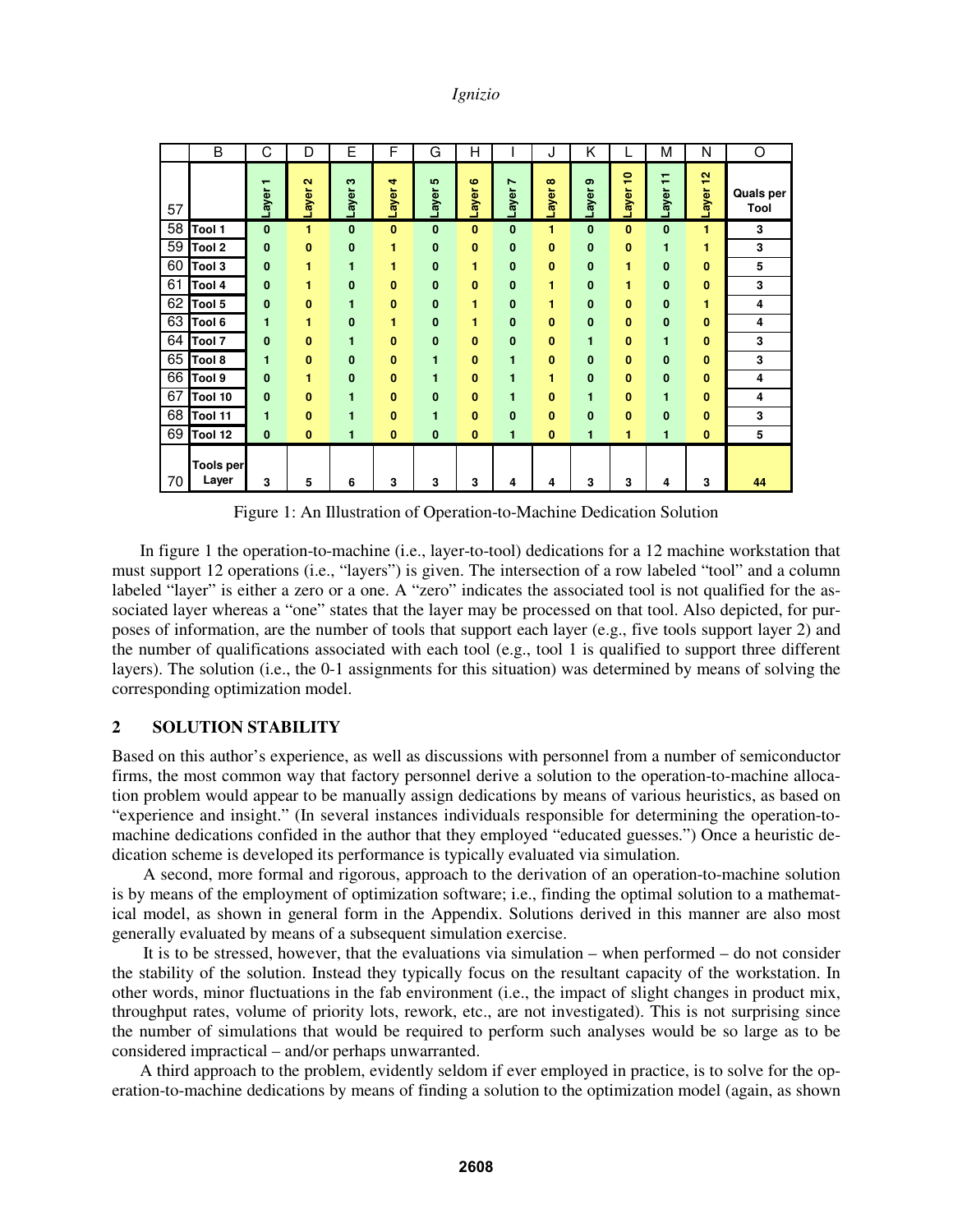in general form in the Appendix) *via the employment of evolutionary programming*; i.e., genetic algorithms. While a genetic algorithm typically develops a "very good" solution, it cannot guarantee optimality (Ignizio, 1991). It should also be noted that the employment of genetic algorithms requires certain decisions as to such matters as "cross-over rates," "mutation rate," and convergence properties. In other words, two individuals may apply genetic algorithms to the same, identical problem and mathematical model and come up with different dedication schemes.

An multi-year examination of each of the three approaches listed above, when applied to a detailed simulation model of a typical semiconductor fab lithography or implant workstation, provided the motivation for the development of the research conducted in support of this paper. Specifically, it was decided to compare the *stability* of the solutions achieved by each of the three methods. More specifically, each of the three methods (i.e., heuristics, optimization, and genetic algorithms) was first used to determine operation-to-machine dedications. Next the performance of the resultant designs, after seemingly minor changes were made, were evaluated for their stability by means of detailed simulation models.

We define, herein, *stability* as *the ability of a solution to maintain acceptable performance in the face of random fluctuations in the system* (Ignizio, 1998). In the semiconductor manufacturing problem we attempted to determine the impact on the performance of a given operation-to-machine dedication scheme in the face of random changes (as limited to small perturbations) in such common factory parameters as:

- changes in product mix
- ramping (i.e., the decision to increase or decrease the throughput rate of the products produced)
- random fluctuations in the variability of jobs arriving at the workstation
- random fluctuations in the times consumed by both scheduled and unscheduled maintenance events
- random fluctuations in the amount of rework imposed on the workstation
- random fluctuations in the volume of the priority lots supported by the workstation

The results, in general terms, as developed via literally hundreds of time consuming experiments may be summarized as follows:

- Optimization provided dedication schemes that were, as would be expected, invariably superior to its alternatives in terms of common metrics such as capacity and cycle time – but which also exhibited significant instability when small changes in the environment were experienced.
- The performance of the workstation, when the dedication scheme was accomplished heuristically, was considerably less impressive than that achieved via optimization and the solutions were found to be unstable when small changes to the factory's environment were experienced.
- The solutions achieved by means of the application of genetic algorithms to the mathematical model indicated in the Appendix were only slightly less effective than those achieved via true optimization. More importantly, however, was the fact that the solutions derived via genetic algorithms were – in virtually every instance – by far the most stable of any of the approaches. (Once again, however, it is to be stressed that the solutions derived by genetic algorithms are highly dependent on the choice of operational parameters – e.g., cross-over rates, mutation rates – and convergence determinations. In this effort an evaluation was first made of those parameters before deciding on the parameter settings to be employed by the genetic algorithm.)

Based on the experiments run, it was found that the single most effective indicator of instability was that of the degradation of workstation cycle time efficiency. Cycle time efficiency, designated as "CTE," is defined as the ratio of process time to cycle time – where, the higher the value of CTE, the better (Ignizio, 2009a). In this effort the raw process time (i.e., minimum possible process time) of the workstation was divided by its actual cycle time. Thus, whenever there is a degradation in cycle time efficiency, there is an increase in the average time taken by the workstation to process a wafer. This increase in cycle time,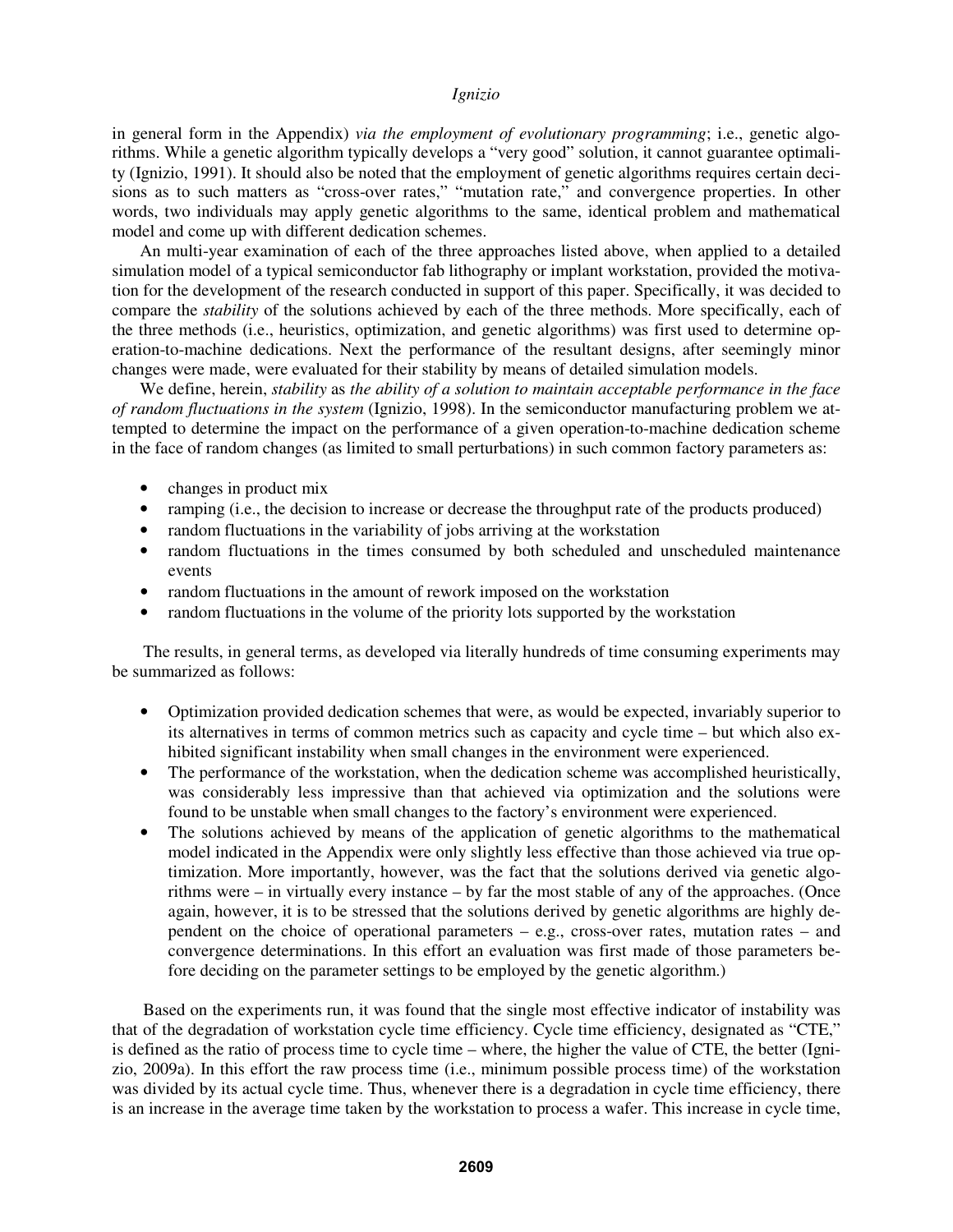in turn, results in a less effective and efficient factory – one with increased waiting times (e.g., queues) and increased inventory levels.

Table 1 lists averages of the results, over 25 scenarios, achieved when examining the impact on cycle time efficiency of seemingly minor changes in the *product mix* that the workstation was to support. The fluctuations in this instance were on the order of one or two percent (for example, given two products a 50-50 product mix would be changed to a 49-51 and 48-52 mix). The dedications were first determined via the three methods (optimization, heuristics, and genetic algorithms) and then evaluated for the fluctuations in product mix via a detailed simulation model of the workstation.

|                           | $CTE - before$<br>perturbations | $CTE - after$<br>perturbations | <b>Degradation</b><br>in percent |
|---------------------------|---------------------------------|--------------------------------|----------------------------------|
| Optimization              | 52 percent                      | 29 percent                     | 44 percent                       |
| <b>Heuristic method</b>   | 32 percent                      | 22 percent                     | 31 percent                       |
| <b>Genetic Algorithms</b> | 49 percent                      | 45 percent                     | 8 percent                        |

Table 1: Comparison of Cycle Time Efficiencies subject to fluctuations in product mix

The table clearly indicates the robustness of the solutions obtained by means of genetic algorithms – and the fact that these solutions are quite close to those achieved via formal optimization procedures. It also shows the surprising level of degradation in the performance of solutions derived by either optimization or heuristic means.

## **3 OBSERVATIONS**

Similar results as those noted in Table 1 were noted when minor changes were made to the other parameters (e.g., throughput rate, ramping, variability of arrivals, and time to conduct maintenance events). *That is, it was found that the solutions achieved via genetic algorithms were close to those produced by optimization, and much more stable than solutions found by either optimization or heuristic means*.

While the finite number of experiments performed do not constitute a rigorous proof of the superiority, in terms of stability, of genetic algorithms they certainly indicate that this is a strong possibility. And they certainly indicate that there is a strong likelihood of significant differences in the inherent stability of dedications derived by various means.

One of the more interesting matters observed during the subject effort was the importance of the choice of parameters (e.g., cross-over rate, mutation rate, and convergence properties) employed by the genetic algorithm. More specifically, genetic algorithms that fit a certain profile produce, by far, the most stable and most close to optimal solutions.

### **4 SUMMARY AND CONCLUSIONS**

The author is convinced that the role of stability in the performance of semiconductor fab workstations, and their machines, should be considered. The experiments conducted over several years, and reported in summary form herein, indicate that the solutions to problems of operation-to-machine dedications as derived by means of heuristics, optimization, and genetic algorithms, differ – often substantially – in terms of their inherent stability. It was shown, for example, that seemingly minor changes in such factors as product mix, throughput rates, variability of wafer arrival rates, maintenance times, rework, and the volume of priority lots may have an unexpectedly significant impact on performance. This impact is, however, much less when genetic algorithms are employed in the dedication procedure.

Further research in this area is underway. One of the matters under investigation is the determination of an approach for the determination of stability that would require less in the way of time and effort (e.g., a reduction in the massive number of simulations, optimizations, and solution derivations via genetic algorithms) than was employed herein. This would, we believe, involve the determination of a simpler, proxy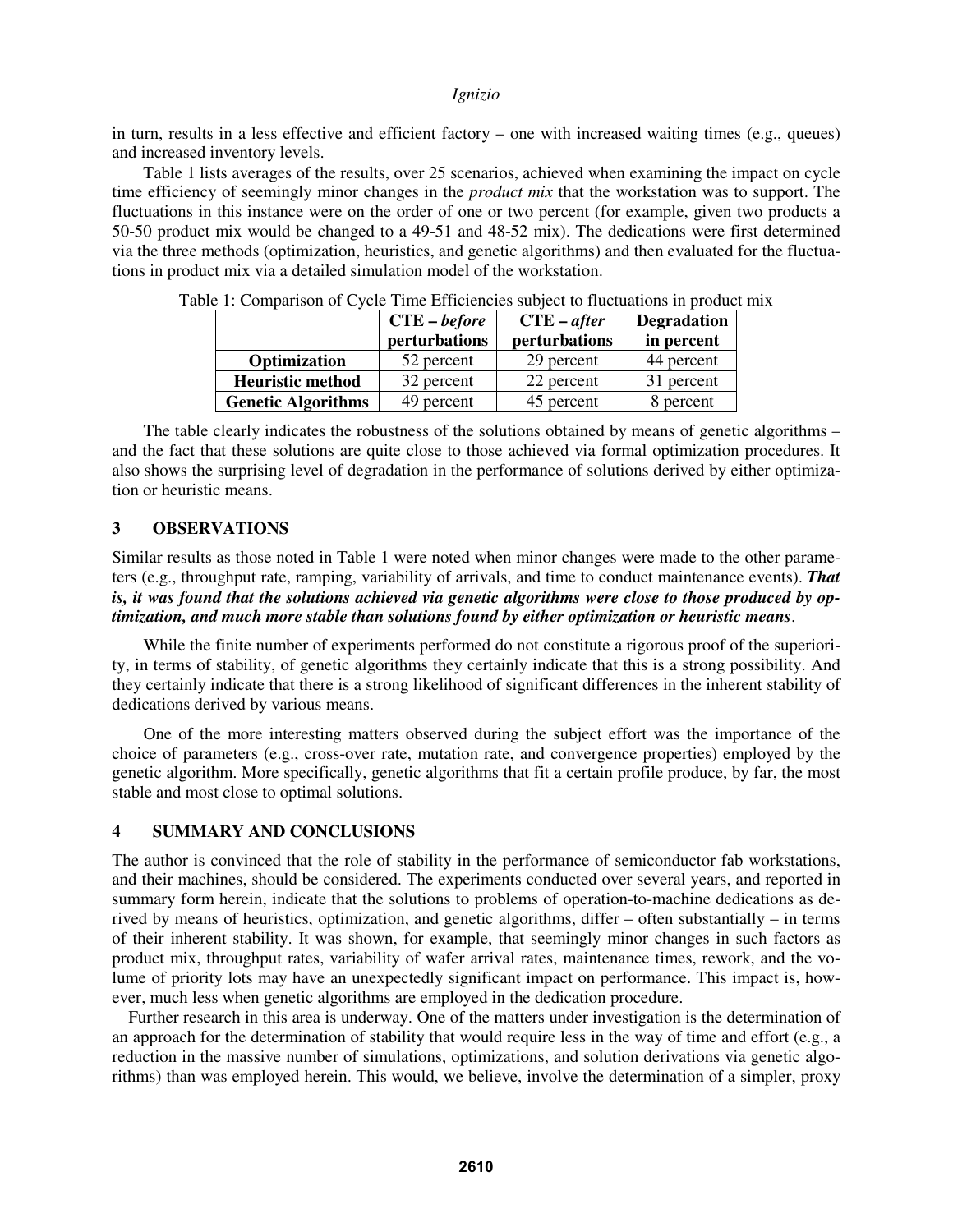metric that may be used to more efficiently determine system stability. The results of this effort will be reported in a future paper.

## **A APPENDIX**

The most basic form of the Boolean Optimization model that serves to define the operation-to-machine qualification problem is presented below. It is assumed that the problem involves jobs (e.g., semiconductor wafers) that arrive at a photolithography workstation in the form of lots (e.g., 25 wafers per lot) and that the time period of interest is a week (168 hour work week). Note in particular that the primary objective is to balance the loadings across all machines in the workstation, a concept first employed by Sorenson at the Ford Model T factory (Ignizio, 2009a).

Just as Sorenson's team discovered that a balanced loading reduced cycle time, a balanced loading in the workstations of a semiconductor fab similarly serves to optimize overall factory performance. A more detailed discussion of the optimization model, and its extensions, may be found in the references (Ignizio, 2009a and b).

## **Definitions:**

 $r(i, j, k) = a$  Boolean variable, where  $r(i, j, k)$  is 1 if operation k is performed on machine *i* of lot *j* during the week, and is 0 otherwise (alternately, this variable could be used to represent the number of operation type *k* performed on machine *i* of a *cascade* of lots)

 $y(i, k) = a$  Boolean variable; where  $y(i, k)$  is 1 if operation k is qualified on machine i; and 0 otherwise

 $x(i, r) = a$  Boolean variable; where  $x(i, r)$  is 1 if machine *i* uses photoresist *r*; and 0 otherwise

θ(r) = the set of operations (photolithography layers) that require photoresist of type *r*

 $R_{\text{max}}(i)$  = the maximum number of photoresists that may be allocated to machine *i* 

 $a(i, k)$  = time required (in hours) for performance of operation  $k$  per lot on machine  $i$ . Note that this includes the additional average time for rework, test, and setups. (Alternately, this could be the time, in hours, required for the performance of operation *k* on machine *i* for a *cascade* of lots.)

**TB(i)** = time available, per week, for performance of any and all operations assigned to machine *i*. (Note, this is simply 168 hours per week times the availability of the machine minus any time required for other supportive work).

 $T(k)$  = the time that must be made available, each week, for the conduct of operation k, including additional time for rework at the operation (this, in turn, is a function of the desired throughput of the factory).

**gap** = minimum gap across all of the machines (note that the gap is defined as the difference between the time available on the machine and the time consumed by the operations performed by the machine)

 $\lambda$  = a small multiplier (e.g., 0.0001 in our case) used to control the values of x(i,r) – i.e., used in the support of the transformation of a nonlinear function into a linear function.

 $M = a$  large multiplier (e.g., 1000 in our case) used in the support of the transformation of a nonlinear function into a linear function.

 $k = 1, \ldots K$  **i** = 1, m **j** = 1, ..., n **r** = 1, ...,R

**Formulation:** 

$$
Maximize \{gap - \lambda \bullet x(i, r)\}\
$$
  
subject to: (2)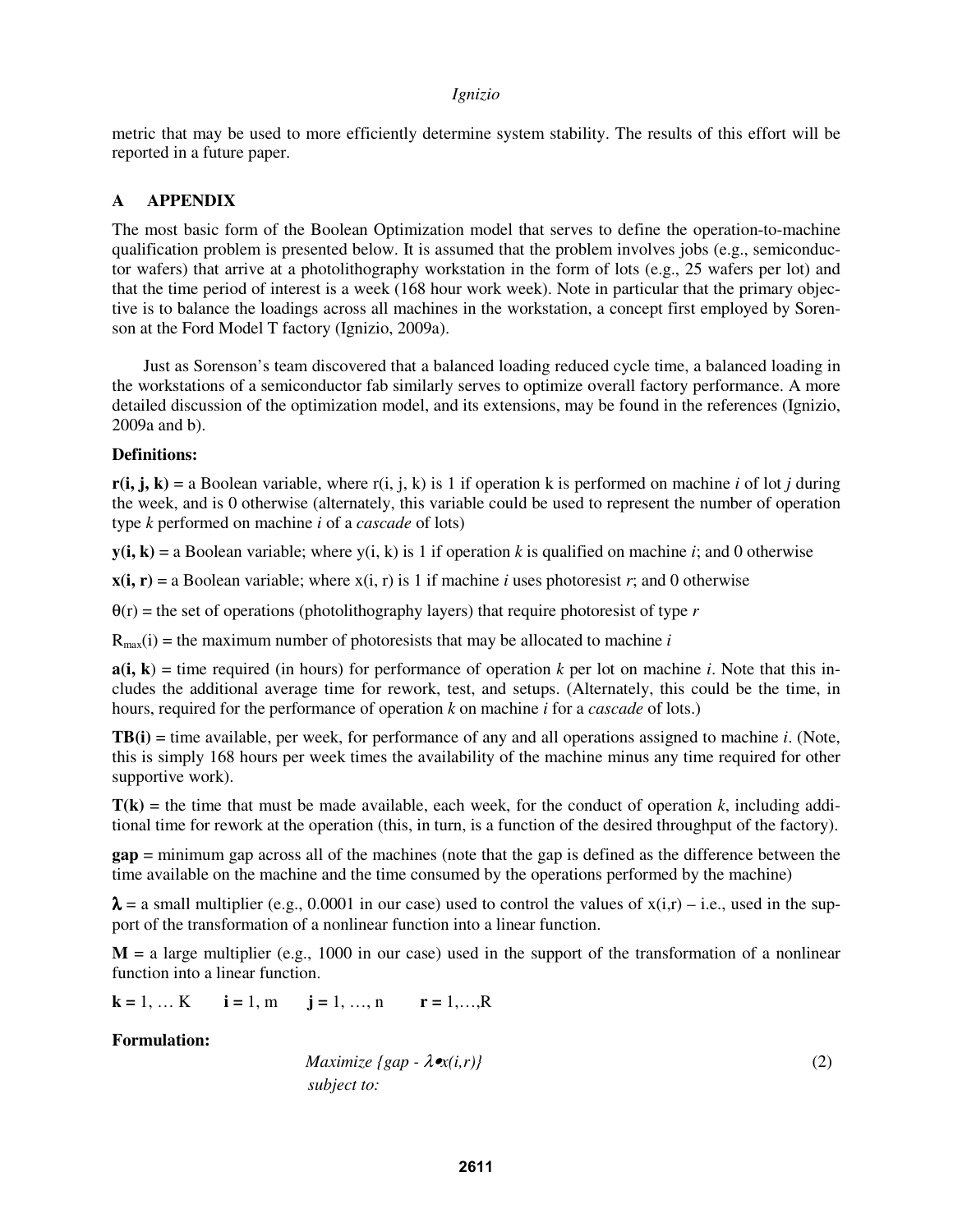$$
\sum_{k=1}^{K} \sum_{j=1}^{n} \{r(i,j,k) a(i,k)\} + gap < TB(i) \qquad \forall i \tag{3}
$$

$$
y(i,k) \bullet M \ge \sum_{j=1}^{n} \{r(i,j,k)\} \qquad \forall i,k
$$
 (4)

$$
\sum_{i=1}^{m} y(i,k) \ge 2 \qquad \text{for all } k \tag{5}
$$

$$
\sum_{k=1}^{K} y(i,k) \le m \quad number \ of \ operations \ on \ machine \ i \qquad \forall i
$$
\n
$$
\sum_{m=n}^{K} y(i,k) \le m \quad number \ of \ operations \ on \ machine \ i \qquad \forall i
$$
\n
$$
\sum_{m=n}^{K} y(i,k) \le m \quad number \ of \ operations \ on \ machine \ in \ the \ time \ (6)
$$

$$
\sum_{i=1}^{m} \sum_{j=1}^{n} r(i,j,k) \bullet a(i,k) \geq T(k) \qquad \forall k
$$
 (7)

$$
\sum_{i=1}^{m} r\{i, j, k\} = 1 \qquad \forall j, k \tag{8}
$$

$$
\sum_{k \in \theta(r)} y(i,k) \le x(i,r) \bullet M \qquad \forall i,r \tag{9}
$$

$$
\sum_{r=1}^{R} x(i,r) \le R_{\text{max}}(i) \tag{10}
$$

where  $x(i,r)$  and  $y(i,k)$  are 0-1 (i.e., Boolean) variables

Plus any necessary practical considerations such as:

 $y(i,5) + y(i,7) \le 1$  i.e., operation 5 and 7 cannot both be performed on machine i

 $y(3,3) - y(3,9) = 0$  i.e., if operation 3 is performed on machine 3, then operation 9 must be performed on machine 3. All other functions in the model are described in Table 2.

Table 2: Model Components Definition

| <b>Function</b>         | <b>Description</b>                                                                            |  |  |  |  |  |
|-------------------------|-----------------------------------------------------------------------------------------------|--|--|--|--|--|
| 2                       | <b>Objective Function:</b> We seek to maximize the minimum gap across the photoli-            |  |  |  |  |  |
|                         | thography tool set; i.e., balance the workload across the set of photolithography             |  |  |  |  |  |
|                         | tools so as to minimize factory variability. Subtracted from this is the number of            |  |  |  |  |  |
|                         | photoresists across the tool set multiplied by some small number (e.g., so as to set          |  |  |  |  |  |
|                         | the number of photoresists per tool to zero unless absolutely required to support             |  |  |  |  |  |
|                         | the constraint set).                                                                          |  |  |  |  |  |
| 3                       | <b>Constraint:</b> Limit the time devoted to all the operations on a given tool, for the      |  |  |  |  |  |
|                         | week, to less than the total time available on that tool.                                     |  |  |  |  |  |
| $\overline{\mathbf{4}}$ | <b>Constraint:</b> Assures a qualification is allocated to a tool <i>only if necessary</i> .  |  |  |  |  |  |
| 5                       | <b>Constraint:</b> Assures that at least two tools are qualified for every layer so as to     |  |  |  |  |  |
|                         | maintain redundancy.                                                                          |  |  |  |  |  |
| 6                       | <b>Constraint:</b> Limits the maximum number of qualifications on each tool.                  |  |  |  |  |  |
| 7                       | <b>Constraint:</b> Requires that the time devoted to the layers on the lots equals or ex-     |  |  |  |  |  |
|                         | ceeds the minimum time required for that week.                                                |  |  |  |  |  |
| 8                       | <b>Constraint:</b> Assures that every layer of every lot is supported.                        |  |  |  |  |  |
| 9                       | <b>Constraint:</b> Assures that the variable $x(i,r)$ is set to a value of one if and only if |  |  |  |  |  |
|                         | this is necessary to satisfy other constraints.                                               |  |  |  |  |  |
| 10                      | <b>Constraint:</b> The total number of photoresists employed by each tool must be less        |  |  |  |  |  |
|                         | than its maximum photoresist capacity.                                                        |  |  |  |  |  |
| <b>Others</b>           | A wide variety of other constraints (e.g., a limitation on the minimum or maxi-               |  |  |  |  |  |
|                         | mum number of tools qualified per layer, or layers qualified per tool) may be ap-             |  |  |  |  |  |
|                         | pended to the formulation if deemed necessary.                                                |  |  |  |  |  |